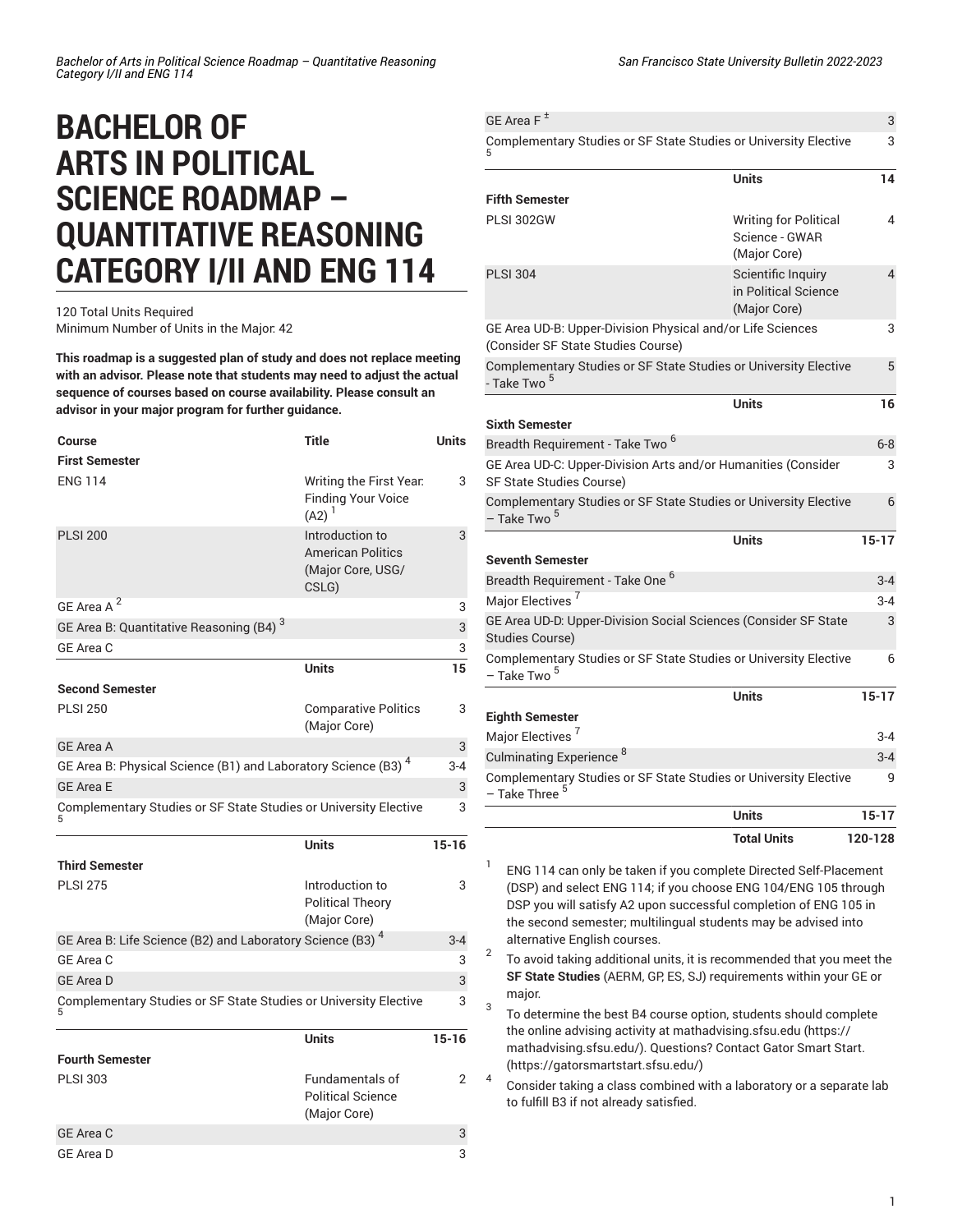## 5 **Complementary Studies**

Twelve units of Complementary Studies are required of all candidates for the B.A. in Political Science. These units may come from any courses bearing a prefix other than PLSI that are not cross-listed with Political Science.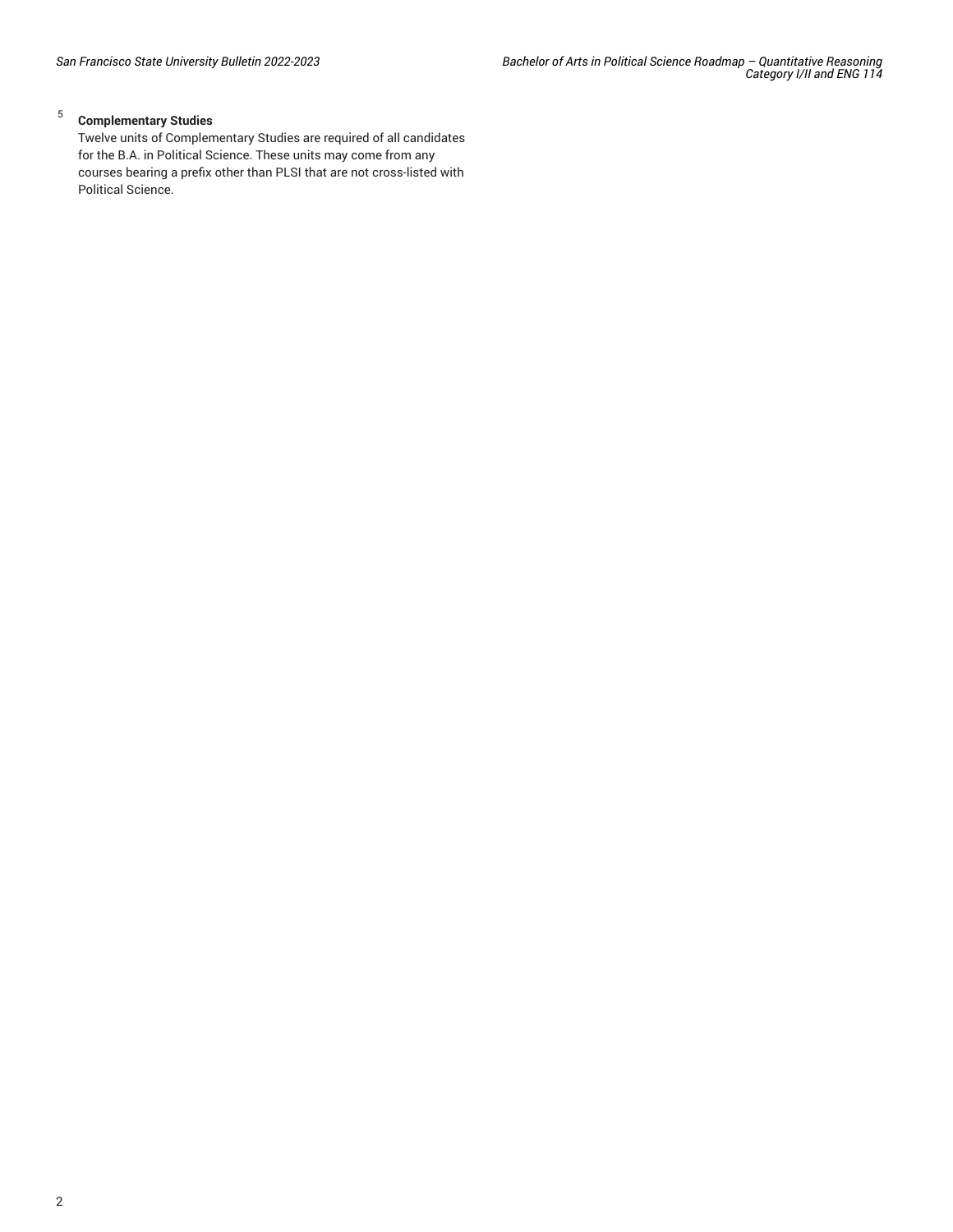6

**Breadth Requirement (10-12 units)** Upper-division Political Science courses selected to include at least one course in three of the four sub-fields: **American Politics** PLSI 460 Topics in American Politics (4 units)\* PLSI 461 Voting Behavior, Campaigns, and Elections (4 units) PLSI 462 Applied Public Opinion Research (4 units) PLSI 463 The Politics of Immigration in the United States (4 units) (AERM, SJ) PLSI 464 Race and American Politics (4 units) (UD-D, AERM, SJ) PLSI 465 Reason, Passion, and Political Behavior (4 units) PLSI 467 Politics and Community Organizing (4 units) PLSI 468 Women and American Politics (4 units) PLSI 469 Women's Political Movements in the United States (4 units) PLSI 470/SXS 470/WGS 470 The Politics of Sex and Reproduction (4 units) PLSI 472 Civic and Political Engagement (4 units) PLSI 473 California Politics and Government (4 units) (CSLG, SJ) PLSI 475 San Francisco Political Issues (4 units) PLSI 476 The American Presidency (4 units) PLSI 477 Congress and the Presidency (4 units) PLSI 479 The United States Congress (4 units) PLSI 512 Urban Politics and Community Power (4 units) PLSI 603/USP 603 Public Service Internships (3 units) & PLSI 604/USP 604 Internship Seminar (1 unit) **Comparative Politics** PLSI 307/I R 307 Qualitative Methods in Political Science and International Relations (4 units) PLSI 328/I R 328 Domestic and Foreign Policy: Post-Communist Regions (4 units) PLSI 403 Cases in Comparative Politics (4 units) (GP, SJ) PLSI 404/I R 404 Politics of China (4 units) (UD-D, GP) PLSI 406 Radical Right Politics: Far-Right Parties in Contemporary Europe (4 units) (UD-D, GP, SJ) PLSI 407 Politics of Russia (4 units) (UD-D, GP) PLSI 408/LTNS 670 Mexican Politics and Society (3 units) (UD-D, AERM, GP, SJ) PLSI 409/I R 409 Russia and World Order (4 units) (GP) PLSI 410 Middle East Politics (4 units) (UD-D, GP) PLSI 411/I R 411 East Asian Politics (4 units) (UD-D, GP) PLSI 412/I R 412 South Asian Politics (4 units) (GP) PLSI 416 Ethnicity and Nationalism (4 units) (UD-D, GP) PLSI 417/I R 417 Gender, Equality, and Politics: A Comparative Perspective (4 units) PLSI 418 Political Transitions in East & Southeast Asia (4 units) PLSI 419 Comparative Political Economy (4 units) (UD-D, GP) PLSI 422/I R 422 Law and Courts in Comparative Perspective (4 units) PLSI 424 Social Movements (4 units) PLSI 425/I R 425 Imagining Power in the Middle East (4 units) (GP) PLSI 431 Constructing Kurdistan (4 units) (GP) PLSI 459/I R 459 Refugees in Global Perspective (4 units) (UD-C, AERM, GP) **Political Theory** PLSI 309 Methods and Approaches in Political Theory (4 units) PLSI 351 Political Theory: The Classical Tradition (4 units) PLSI 352 Political Theory: Reformation to Nineteenth Century (4 units) PLSI 353 Political Theory: The Twentieth Century (4 units) PLSI 354 Politics, the Environment, and Social Change (4 units) (UD-D, ES, SJ)

PLSI 355 Politics and Ethics of the Consumer Society (3 units) (UD-D,  $ES.S.J)$ PLSI 356 Political Theories of Neoliberalism (4 units) PLSI 360 Development of American Political Thought (4 units) PLSI 371 Marxist Political Theory (4 units) PLSI 372/HUM 372/I R 372 Critical Political Theory (4 units) PLSI 381 Political Theories of Sexuality (4 units) (UD-D, SJ) PLSI 382 Politics and Literature (4 units) PLSI 386 Introduction to Critical Social Thought (3 units) (UD-D, SJ) PLSI 387 Non-Western Comparative Political Thought (4 units) PLSI 388 Politics and the Popular (4 units) (UD-D, SJ) PLSI 389 Latin American Revolutionary Societies (4 units) PLSI 392 Latin American Political Thought (4 units) PLSI 393 Anarchist Political Theory (4 units) (UD-D, SJ) PLSI 394/LABR 394 Political Theories of Work, Labor, and Free Time (4 units) PLSI 396 Fascism and Communism in 20th Century Europe (4 units) (UD-D, GP, SJ) **Public Law** PLSI 308 Research and Writing for Public Law (4 units) PLSI 478 Judicial Process (4 units) (SJ) PLSI 481 Race and Public Law (4 units) PLSI 552 Individual Rights and the Constitution (4 units) (SJ) PLSI 553 Legal Issues (4 units) PLSI 554 Separation of Powers and Federalism (4 units) PLSI 555 Moot Court (4 units)\*\* PLSI 556 Constitutional Law: First Amendment (4 units) PLSI 557 Constitutional Law: The Fourteenth Amendment (4 units) PLSI 561 Jurisprudence (4 units) PLSI 610 Judicial and Legal Internship (3 units)

&PLSI 611 Judicial and Legal Internship Seminar (1 unit)